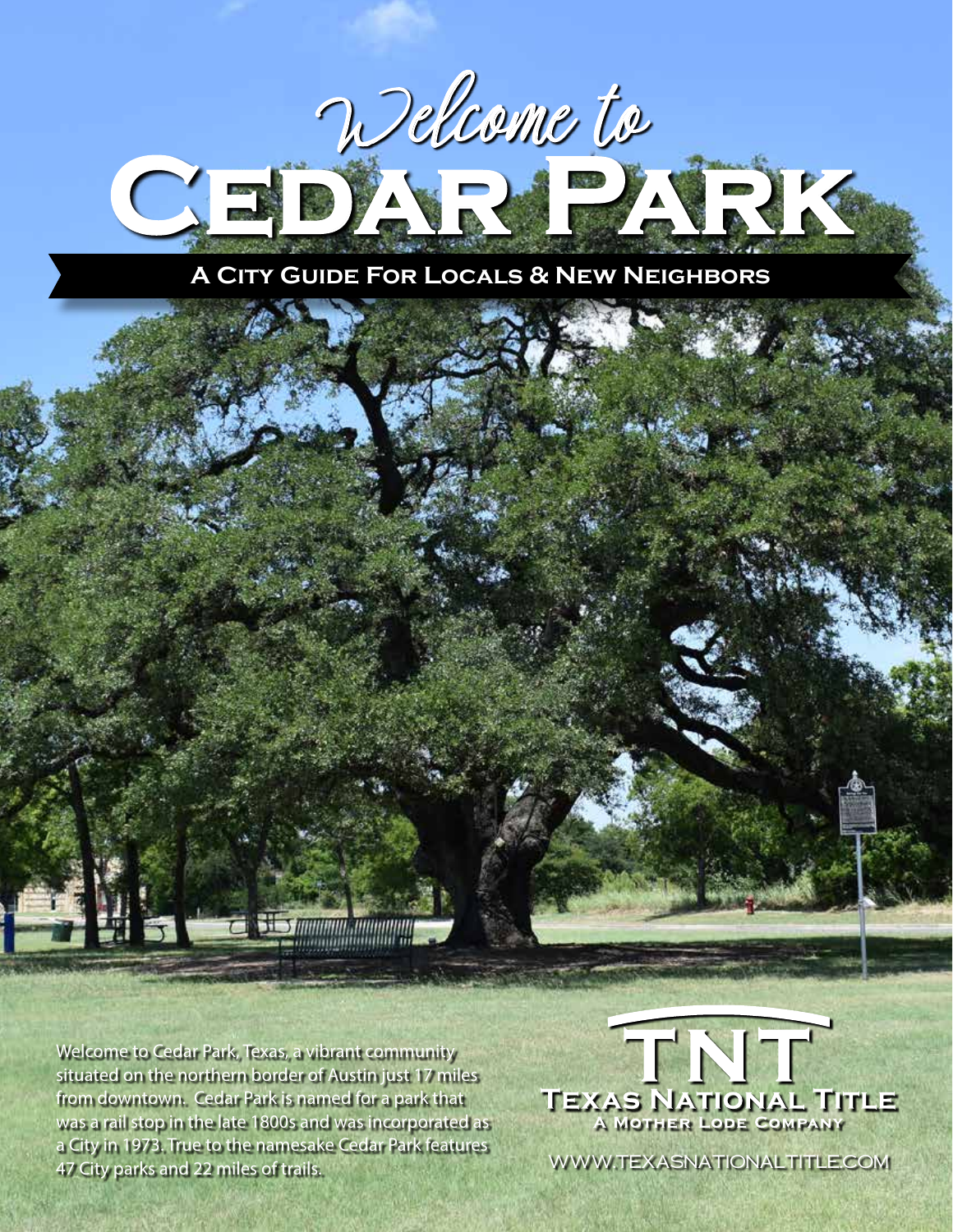

# **Cedar Park, Texas**



# **General City Information**

**City of Cedar Park** <http://www.cedarparktexas.gov/>

**Mayor: Matt Powell** [\(5](http://



)12) 296-7110 | [www.cedarparktexas.gov](http://



www.cedarparktexas.gov)

**Cedar Park Chamber of Commerce** 1460 E Whitestone Blvd, Suite 180, Cedar Park (512) 260-7800 | [www.cedarparkchamber.org](http://www.cedarparkchamber.org)

**Cedar Park Municipal Court** 911 Quest Pkwy, Cedar Park, 78613 | (512) 260-4300

**Cedar Park Public Library** 550 Discovery Blvd, Cedar Park (512) 401-5600 | [www.cedarparktexas.gov/departments/library](http://www.cedarparktexas.gov/departments/library)

**Post Office** 500 E Whitestone Blvd, Cedar Park (512) 260-7585 | [www.usps.com](http://www.usps.com)

**Emergencies:** 911 **Police:** (512) 260-4600 **Fire:** (512) 539-3400



**Electric Pedernales Electric Cooperative**  (512) 219-2602 | [www.pec.coop](http://www.pec.coop)

**Gas ATMOS Energy** (888) 286-6700 | [www.atmosenergy.com](http://www.atmosenergy.com)

**Cable/Internet/Phone Spectrum** (855) 243-8892 | [www.spectrum.com](https://www.spectrum.com/?cmp=TWC)

**AT&T** (866) 269-3259 | [www.att.com](http://www.att.com) 

**Water/Wastewater City of Cedar Park**  (512) 401-5300 | [www.cedarparktexas.gov/water](http://www.cedarparktexas.gov/water)



**Schools: LEANDER ISD** [www.leanderisd.org](http://www.leanderisd.org/)

**Ada Mae Faubion Elementary School** 1209 Cypress Creek Rd, Cedar Park | (512) 570-7500

**C C Mason Elementary School** 1501 Lakeline Blvd, Cedar Park | (512) 570-5500

**Cypress Elementary School** 2900 El Salido Pkwy, Cedar Park | (512) 570-5400

**Deer Creek Elementary School** 2420 Zeppelin Dr, Cedar Park | (512) 570-6300

**Lois F Giddens Elementary School** 1500 Timberwood Dr, Cedar Park | (512) 570-5600

**Patricia Knowles Elementary School** 2101 Cougar Country Dr, Cedar Park | (512) 570-6200

**Pauline Naumann Elementary School** 1201 Brighton Bend Ln, Cedar Park | (512) 570-5800

**Ronald Reagan Elementary School** 1700 E Park St, Cedar Park | (512) 570-7200

**Westside Elementary School** 300 Ryan Jordan Ln, Cedar Park | (512) 570-7000

**Artie L Henry Middle School** 100 N Vista Ridge Blvd, Cedar Park | (512) 570-3400

**Cedar Park Middle School** 2100 Sun Chase Blvd, Cedar Park | (512) 570-3100

**Running Brush Middle School** 2303 Lakeline Blvd, Cedar Park | (512) 570-3300

**Cedar Park High School** 2150 Cypress Creek Rd., Cedar Park | (512) 570-1200

**Vista Ridge High School** 200 S Vista Ridge Blvd, Cedar Park | (512) 570-1800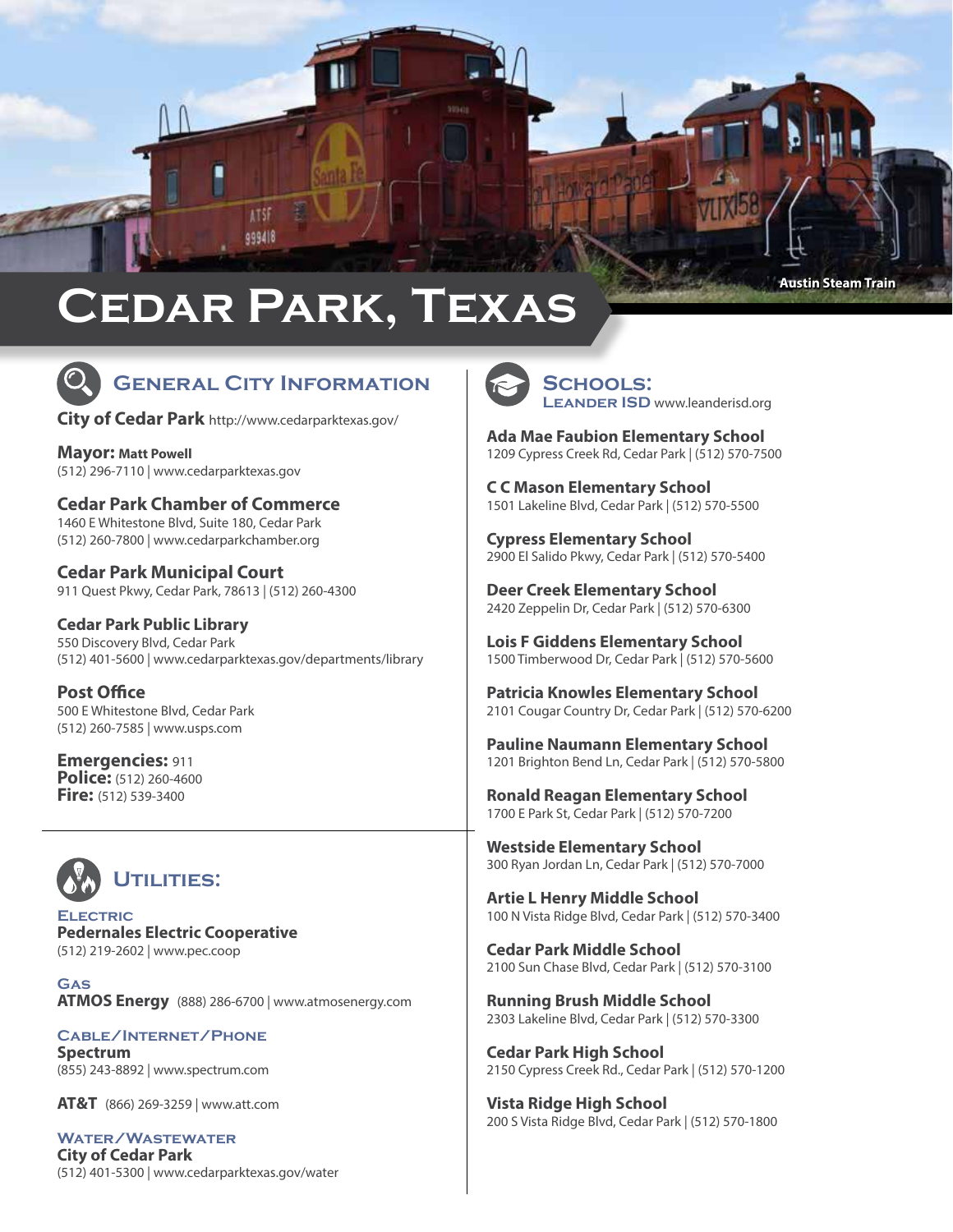

**Bark Park** 2525 W. New Hope Dr, Cedar Park

This fabulous dog park is located within the Veterans Memorial Park. It is a 5-acre dog park with pond, showers, dog water fountains, and a separate park for small dogs under 30 pounds.

**Brushy Creek Trail** 3400 Brushy Creek Rd, Cedar Park

The trail is a 6.75 mile trail with extensive landscaping and scenic views to enjoy. It begins along Hairy Man Rd. and continues South West and ends at Twin Lakes Park at the YMCA.

## **Brushy Creek Sports Park - Skate Park**

2310 Brushy Creek Rd, Cedar Park

The custom designed concrete in-ground skatepark is approximately15,000 sq ft. and includes a mini bowl, large bowl, modern street course with coloring, textures, shade and landscaping.

# **Champion Park**

2525 W. New Hope Dr, Cedar Park

The park offers a covered children's play area with castings of dinosaur bones to discover, a large blue whale that spurts water to cool kids off, and specially designed boulders for climbing. Families can benefit from the large picnic pavilion with built-in grills, fishing areas.

# **Elizabeth Milburn Park**

1901 Sun Chase Blvd, Cedar Park

The park consists of 42.4 acres and offers a playground, picnic tables, a large picnic shelter, small picnic shelters, barbecue pits, one-mile walking / jogging trail, sand volleyball courts, a basketball court, tennis courts, washer pits, restrooms, soccer fields, open field space, baseball backstops, community garden, 4/10 mile veloway, a recreational BMX track a swimming pool and a new rock climbing wall!

# **Heritage Oak Park**

875 Quest Prkwy, Cedar Park

This 400-year-old majestic live oak tree is decorated with over 30,000 lights each year in December to kick off the holiday season. It stands a lofty fifty-seven feet tall with a spread of eighty feet.



**Twin Lakes Park** 2300 S Bell Blvd, Cedar Park

Twin Lakes Park offers pavilions, a swimming pool/water playscape, multi-purpose sports fields, an archery range, a beach/swimming area, sand volleyball courts, a ropes course, outdoor education area, restrooms and parking.

# **Veterans Memorial Park**

2525 W. New Hope Dr, Cedar Park

The 8,500 square foot outdoor family aquatic facility includes a large zerodepth (beach) area and playscape with a huge dump bucket for kids. Two lanes to accommodate lap swimmers, and a large dive platform and drop slide add to the fun. The park also features a 5-acre dog park with pond, showers, dog water fountains, and a separate park for small dogs. There is also a Memorial Hill, an amphitheater (rentable), a group pavilion (rentable), and basketball and tennis courts.



#### **Cedar Park Regional Medical Center**

1401 Medical Pkwy, Cedar Park (512) 528-7000 cedarparkregional.com



**Greyhound: Bus Station** 916 E Koenig Ln, Austin (512) 458-4463 | www.greyhound.com

# **Train**

# **MetroRail**

A commuter rail service to and from downtown, designed to bring outlying residents into Austin's city center. (512) 474-1200 | [www.capmetro.org/metrorail/](https://www.capmetro.org/metrorail/)

### **Ride Share & Taxi Service 10/10 Taxi**

(512) 444-1010 <http://www.1010taxi.com/austin-metro-area/>

# **Crystal Cab**

(512) 435-9991 | [www.crystal-cab.com](http://www.crystal-cab.com/)

**LYFT** https://www.lyft.com

**UBER** www.uber.com

#### **Nearest Airports Austin Bergstrom International Airport**

(non airline-related): (512) 530-2242 www.ci.austin.tx.us/austinairport



www.TexasNationalTitle.com

**HEB Center**